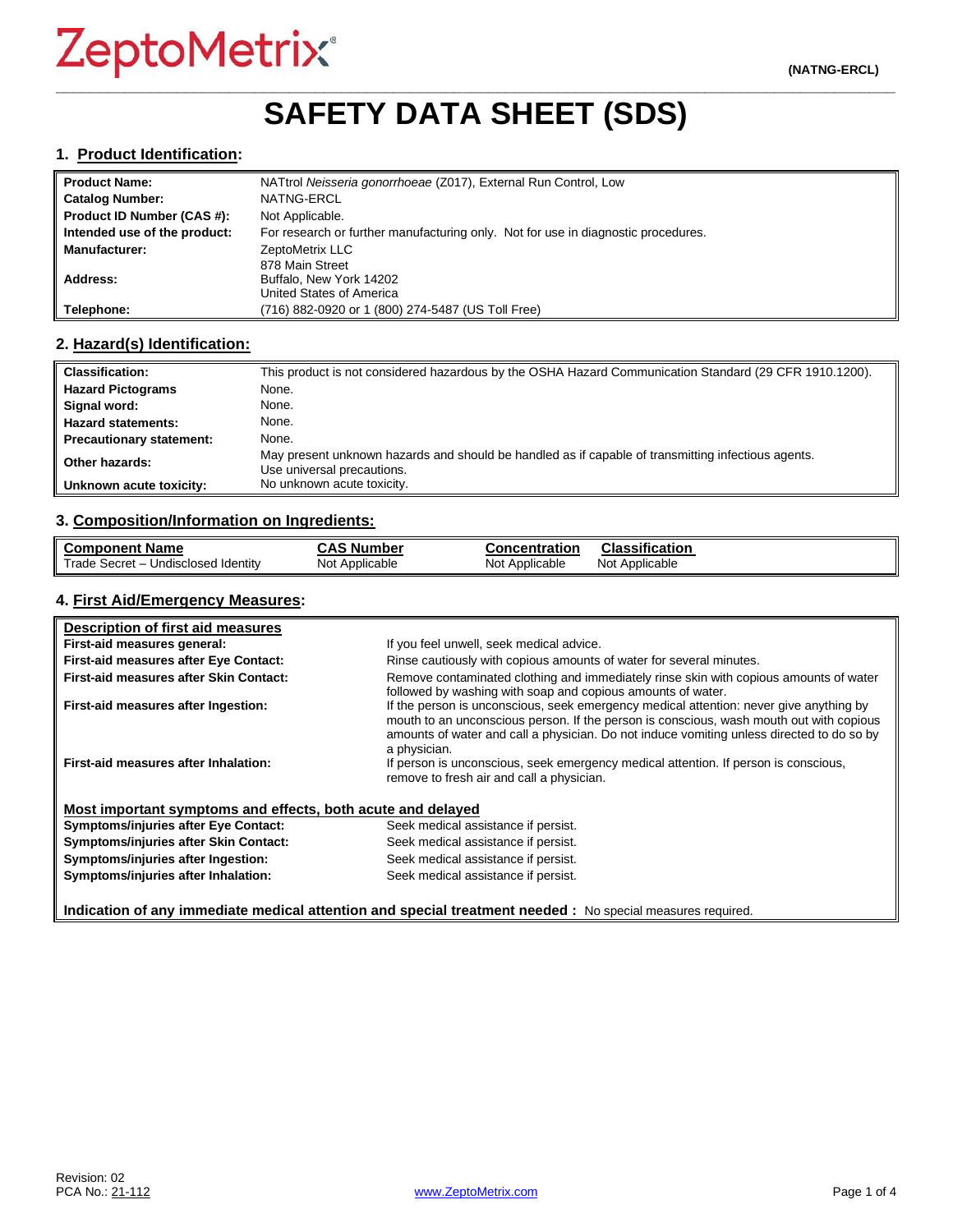# **5. Fire and Explosion Measures:**

| <b>Extinguishing Media</b>                            |                                                                                                                                            |
|-------------------------------------------------------|--------------------------------------------------------------------------------------------------------------------------------------------|
| Suitable extinguishing media:                         | Use an extinguishing agent suitable for the surrounding area.                                                                              |
| Unsuitable extinguishing media:                       | Use an extinguishing agent suitable for the surrounding area.                                                                              |
|                                                       |                                                                                                                                            |
| Special hazards arising from the substance or mixture |                                                                                                                                            |
| Fire hazard:                                          | No known hazards.                                                                                                                          |
| <b>Explosion hazard:</b>                              | No known hazards.                                                                                                                          |
| <b>Reactivity:</b>                                    | No known hazards.                                                                                                                          |
|                                                       |                                                                                                                                            |
| <b>Advice for firefighters</b>                        |                                                                                                                                            |
| <b>Firefighting instructions:</b>                     | Exercise caution when fighting a fire.                                                                                                     |
| Protection during firefighting:                       | Firefighters should wear protective gear. Do not enter fire area without proper protective<br>equipment, including respiratory protection. |

# **6. Accidental Release Measures:**

| Personal precautions, protective equipment and emergency procedures |                                                                                  |  |
|---------------------------------------------------------------------|----------------------------------------------------------------------------------|--|
| General measures:                                                   | Use appropriate personal protective equipment (PPE) and appropriate laboratory   |  |
|                                                                     | procedures.                                                                      |  |
| For non-emergency personnel                                         |                                                                                  |  |
| <b>Protective equipment:</b>                                        | Use appropriate personal protective equipment (PPE).                             |  |
| <b>Emergency procedures:</b>                                        | Use appropriate emergency laboratory procedures.                                 |  |
|                                                                     |                                                                                  |  |
| For emergency responders                                            |                                                                                  |  |
| <b>Protective equipment:</b>                                        | Use appropriate personal protective equipment (PPE).                             |  |
| <b>Emergency procedures:</b>                                        | Use appropriate emergency procedures.                                            |  |
|                                                                     |                                                                                  |  |
| Methods and material for containment and cleaning up                |                                                                                  |  |
| For containment:                                                    | Contain material in accordance to State and Federal regulations.                 |  |
| Methods for cleaning up:                                            | Follow and dispose of material in accordance to State and Federal waste disposal |  |
|                                                                     | regulations.                                                                     |  |

# **7. Handling and Storage:**

| Precautions for safe handling: | Handle in accordance with good laboratory practices and safety procedures. |
|--------------------------------|----------------------------------------------------------------------------|
| <b>Storage conditions:</b>     | Store in a dry and cool place. Keep container closed when not in use.      |
| Incompatible products:         | No Data Available.                                                         |
| Incompatible materials:        | No Data Available.                                                         |
| Storage:                       | Recommended storage temperature 2-8 degrees Celsius.                       |

## **8. Exposure Controls and Personal Protection:**

| Appropriate engineering controls:     | Use universal precautions. Product may present unknown biohazard.                        |
|---------------------------------------|------------------------------------------------------------------------------------------|
| <b>Personal Protective Equipment:</b> | Use laboratory coat, protective gloves, safety glasses and suitable protective clothing. |
| Pictograms:                           |                                                                                          |
| <b>Eye/Face protection:</b>           | Wear in accordance with good laboratory practices and safety procedures.                 |
| Skin and body protection:             | Wear in accordance with good laboratory practices and safety procedures.                 |
| <b>Respiratory protection:</b>        | Wear in accordance with good laboratory practices and safety procedures.                 |
| Hand protection:                      | Wear in accordance with good laboratory practices and safety procedures.                 |
| <b>Mechanical protection:</b>         | Wear in accordance with good laboratory practices and safety procedures.                 |
| Special work practices:               | Follow purchaser's safety program.                                                       |

**(NATNG-ERCL) \_\_\_\_\_\_\_\_\_\_\_\_\_\_\_\_\_\_\_\_\_\_\_\_\_\_\_\_\_\_\_\_\_\_\_\_\_\_\_\_\_\_\_\_\_\_\_\_\_\_\_\_\_\_\_\_\_\_\_\_\_\_\_\_\_\_\_\_\_\_\_\_\_\_\_\_\_\_\_\_\_\_\_\_\_\_\_\_\_\_\_\_\_\_\_\_\_**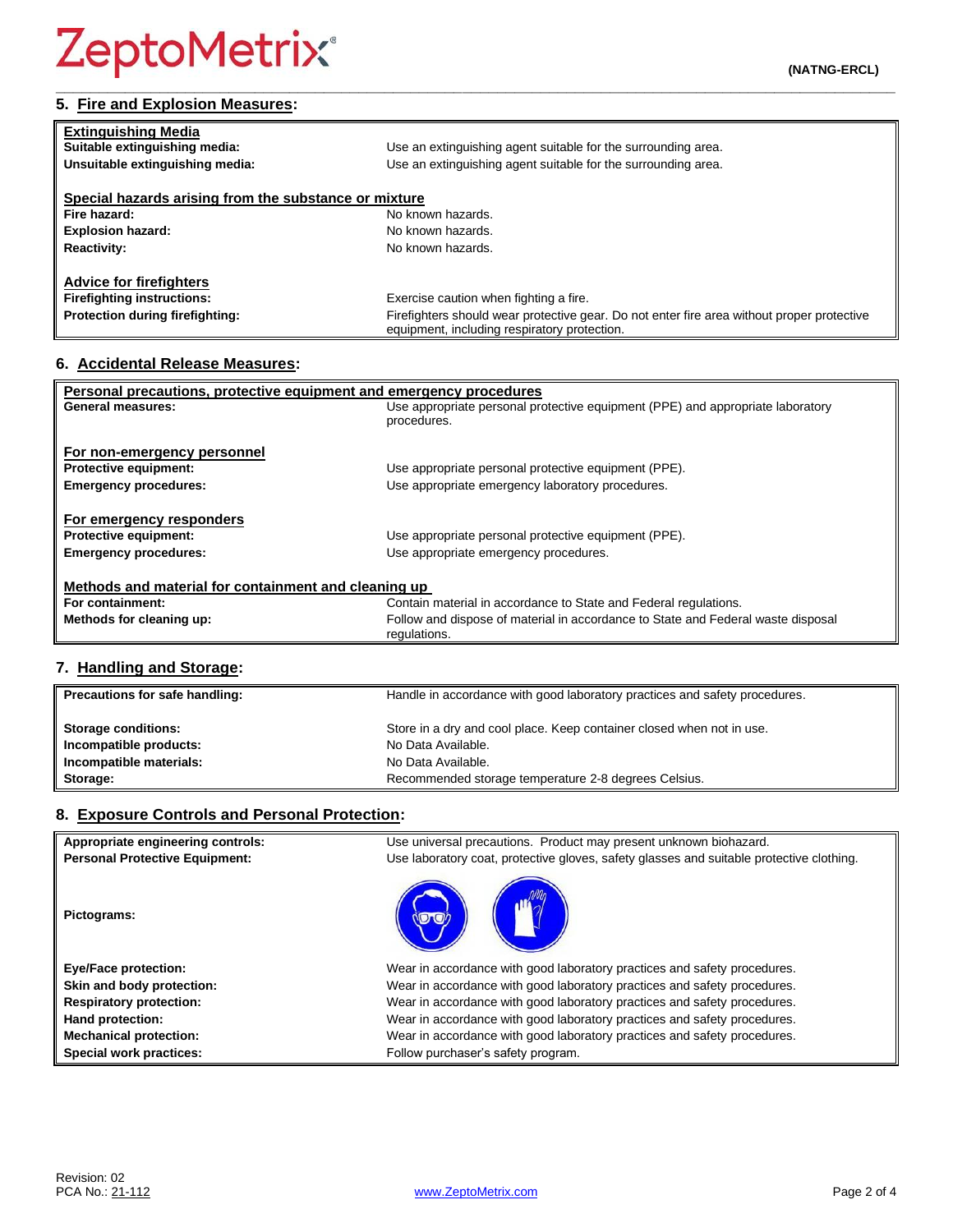#### **\_\_\_\_\_\_\_\_\_\_\_\_\_\_\_\_\_\_\_\_\_\_\_\_\_\_\_\_\_\_\_\_\_\_\_\_\_\_\_\_\_\_\_\_\_\_\_\_\_\_\_\_\_\_\_\_\_\_\_\_\_\_\_\_\_\_\_\_\_\_\_\_\_\_\_\_\_\_\_\_\_\_\_\_\_\_\_\_\_\_\_\_\_\_\_\_\_ 9. Physical and Chemical Properties:**

| <b>Physical State:</b>                        | Liquid at room temperature. |
|-----------------------------------------------|-----------------------------|
| Appearance/color:                             | Clear, pale amber solution. |
| Odor:                                         | No Data Available.          |
| Odor threshold:                               | No Data Available.          |
| pH:                                           | No Data Available.          |
| Melting point/freezing point:                 | No Data Available.          |
| <b>Boiling point:</b>                         | No Data Available.          |
| Flash point:                                  | No Data Available.          |
| <b>Evaporation rate:</b>                      | No Data Available.          |
| <b>Flammability:</b>                          | No Data Available.          |
| Upper/lower flammability or explosive limits: | No Data Available.          |
| Vapor pressure:                               | No Data Available.          |
| Vapor density:                                | No Data Available.          |
| <b>Relative density:</b>                      | No Data Available.          |
| Solubility(ies):                              | No Data Available.          |
| <b>Partition coefficient:</b>                 | No Data Available.          |
| Auto-ignition temperature:                    | No Data Available.          |
| <b>Decomposition temperature:</b>             | No Data Available.          |
| <b>Viscosity:</b>                             | No Data Available.          |
| <b>Other information:</b>                     | No Data Available.          |

# **10. Stability and Reactivity:**

| <b>Reactivity:</b>                  | No Data Available.                                                                                      |
|-------------------------------------|---------------------------------------------------------------------------------------------------------|
| <b>Chemical stability:</b>          | The product is stable.                                                                                  |
| Possibility of hazardous reactions: | Under normal conditions of storage and use, hazardous reactions will not occur.                         |
| <b>Conditions to avoid:</b>         | No Data Available.                                                                                      |
| Incompatible materials:             | No Data Available.                                                                                      |
| Hazardous decomposition products:   | Under normal conditions of storage and use, hazardous decomposition products should<br>not be produced. |

# **11. Toxicological Information:**

| <b>Skin corrosion/irritation:</b>                   | No Data Available. |
|-----------------------------------------------------|--------------------|
| Eye damage/irritation:                              | No Data Available. |
| <b>Respiratory damage/irritation:</b>               | No Data Available. |
| Ingestion damage/irritation:                        | No Data Available. |
| Specific target organ toxicity (single exposure):   | No Data Available. |
| Specific target organ toxicity (repeated exposure): | No Data Available. |
| <b>Numerical measure of toxicity:</b>               | No Data Available. |
| Symptoms/injuries after skin contact:               | No Data Available. |
| Symptoms/injuries after eye contact:                | No Data Available. |
| Symptoms/injuries after inhalation:                 | No Data Available. |
| Symptoms/injuries after ingestion:                  | No Data Available. |

## **12. Ecological Information:**

| <b>Ecotoxicity:</b>            | No Data Available. |
|--------------------------------|--------------------|
| Persistence and degradability: | No Data Available. |
| Bioaccumulative potential:     | No Data Available. |
| <b>Mobility in soil:</b>       | No Data Available. |
| Other adverse effects:         | No Data Available. |

## **13. Disposal Information:**

| Waste<br>recommendations:<br>disposal | Dispose of material in accordance to local, State and Federal waste disposal regulations. |
|---------------------------------------|-------------------------------------------------------------------------------------------|
|                                       |                                                                                           |